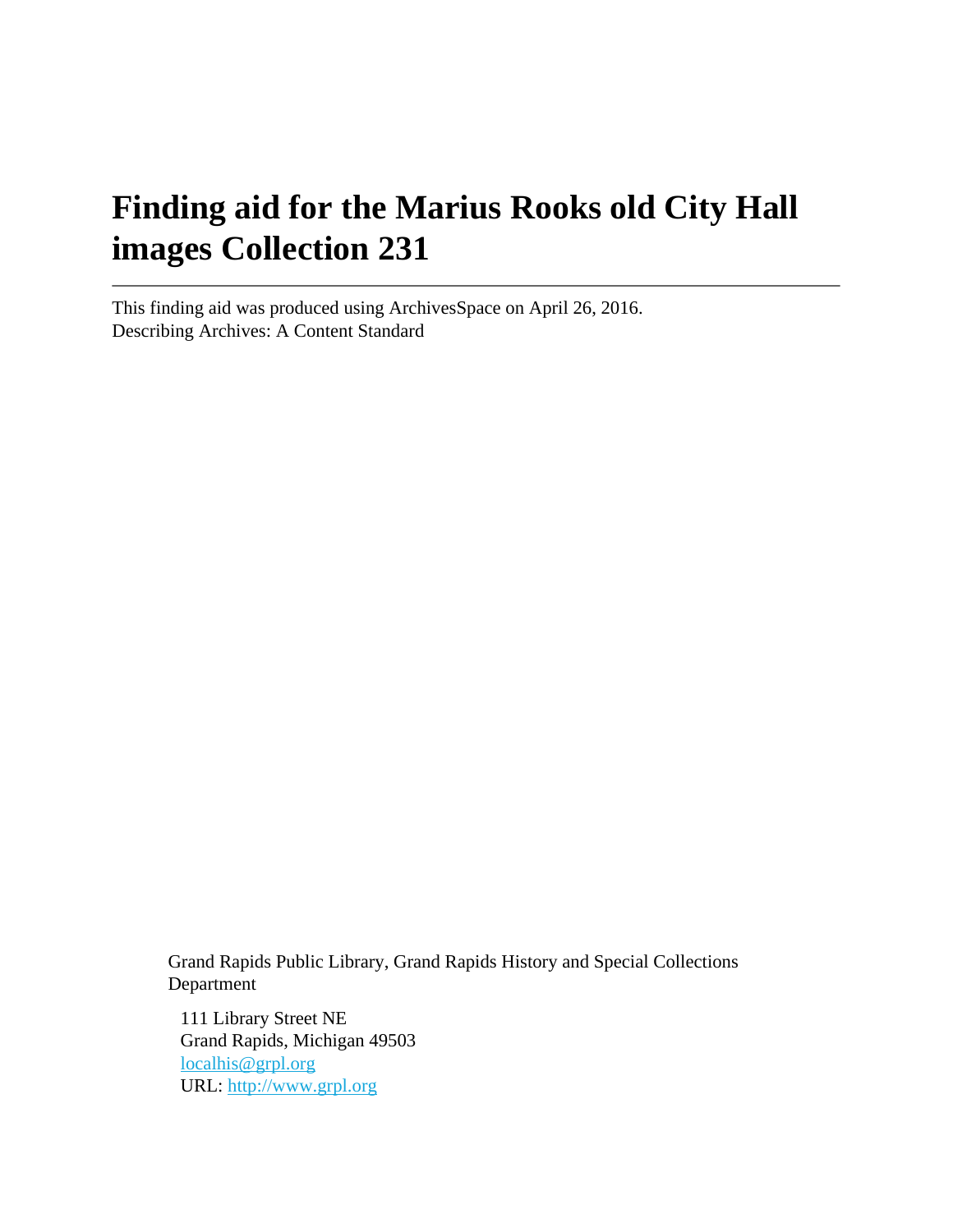# <span id="page-1-0"></span>**Table of Contents**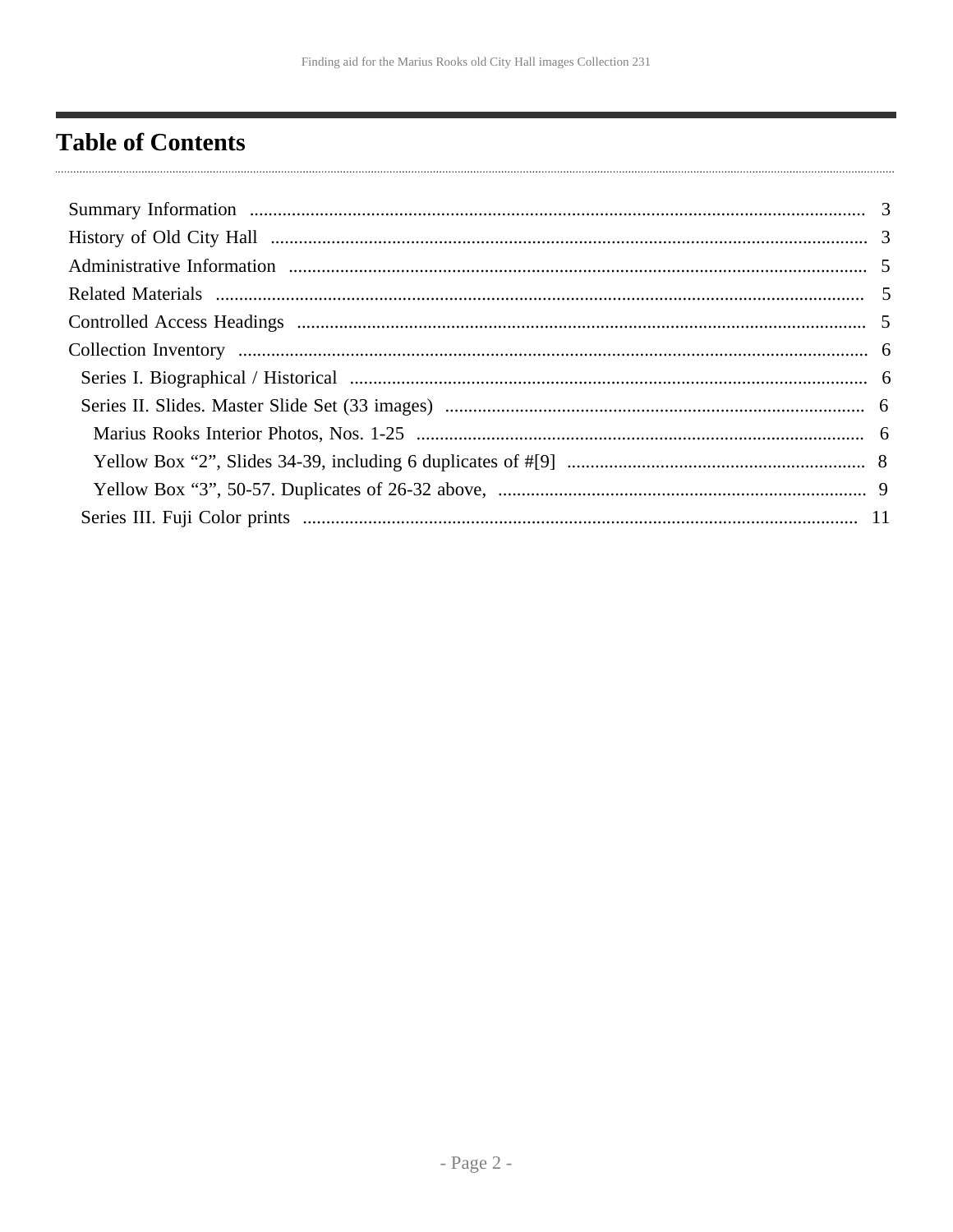### <span id="page-2-0"></span>**Summary Information**

| <b>Repository:</b>                  | Grand Rapids Public Library, Grand Rapids History and Special<br><b>Collections Department</b>                                                                                                                                                                                                                                                                                                                                                                                                                                                                                                                                                                                                                                                                                                                                                                                                                                                                                                                                   |
|-------------------------------------|----------------------------------------------------------------------------------------------------------------------------------------------------------------------------------------------------------------------------------------------------------------------------------------------------------------------------------------------------------------------------------------------------------------------------------------------------------------------------------------------------------------------------------------------------------------------------------------------------------------------------------------------------------------------------------------------------------------------------------------------------------------------------------------------------------------------------------------------------------------------------------------------------------------------------------------------------------------------------------------------------------------------------------|
| Creator - pht:                      | Rooks, Marius                                                                                                                                                                                                                                                                                                                                                                                                                                                                                                                                                                                                                                                                                                                                                                                                                                                                                                                                                                                                                    |
| <b>Title:</b>                       | Marius Rooks old City Hall images                                                                                                                                                                                                                                                                                                                                                                                                                                                                                                                                                                                                                                                                                                                                                                                                                                                                                                                                                                                                |
| ID:                                 | Collection 231                                                                                                                                                                                                                                                                                                                                                                                                                                                                                                                                                                                                                                                                                                                                                                                                                                                                                                                                                                                                                   |
| Date [inclusive]:                   | 1969                                                                                                                                                                                                                                                                                                                                                                                                                                                                                                                                                                                                                                                                                                                                                                                                                                                                                                                                                                                                                             |
| <b>Physical Description:</b>        | 0.42 Linear Feet Two boxes                                                                                                                                                                                                                                                                                                                                                                                                                                                                                                                                                                                                                                                                                                                                                                                                                                                                                                                                                                                                       |
| Language of the<br><b>Material:</b> | English                                                                                                                                                                                                                                                                                                                                                                                                                                                                                                                                                                                                                                                                                                                                                                                                                                                                                                                                                                                                                          |
| Abstract:                           | Marius Rooks was a commercial photographer in Grand Rapids,<br>Michigan. This collection contains 25 color images of the interior of<br>the 1888 City Hall building in Grand Rapids, Michigan. The images<br>were taken shortly before its destruction during urban renewal in<br>1969. Also included are photographs of the circa 1885 architectural<br>drawings by the architect, E.E. Myers (see collection 222 for the<br>blueprints). The demolition of this building, near the end of the urban<br>renewal phase in Grand Rapids, was a source of controversy. There<br>was much reporting in the local press the building's demise was one of<br>the catalysts toward more active historic preservation and legislation<br>in Grand Rapids and Michigan. While most other images show only<br>the outside of the building, Rooks captured interior and exterior details<br>such as decorative tiles and fireplaces, ornate ceilings and wood work,<br>the historical bell in the tower and the mechanics of the elevator. |

**^** [Return to Table of Contents](#page-1-0)

## <span id="page-2-1"></span>**History of Old City Hall**

After many years of planning and acquisition of land for the site, construction began on the Grand Rapids City Hall, completed in 1888. There were other buildings previously used for city government, but this was the first formally planned to bring all of the functions under one roof. The site settled on was on Lyon Street from Ottawa Avenue to Ionia Avenue

Elijah E. Myers of Detroit was the architect, with construction by W.D. Richardson of Springfield, Ill. The cost, including real estate, equipment and furnishings, totaled \$314,888.61. A copper box of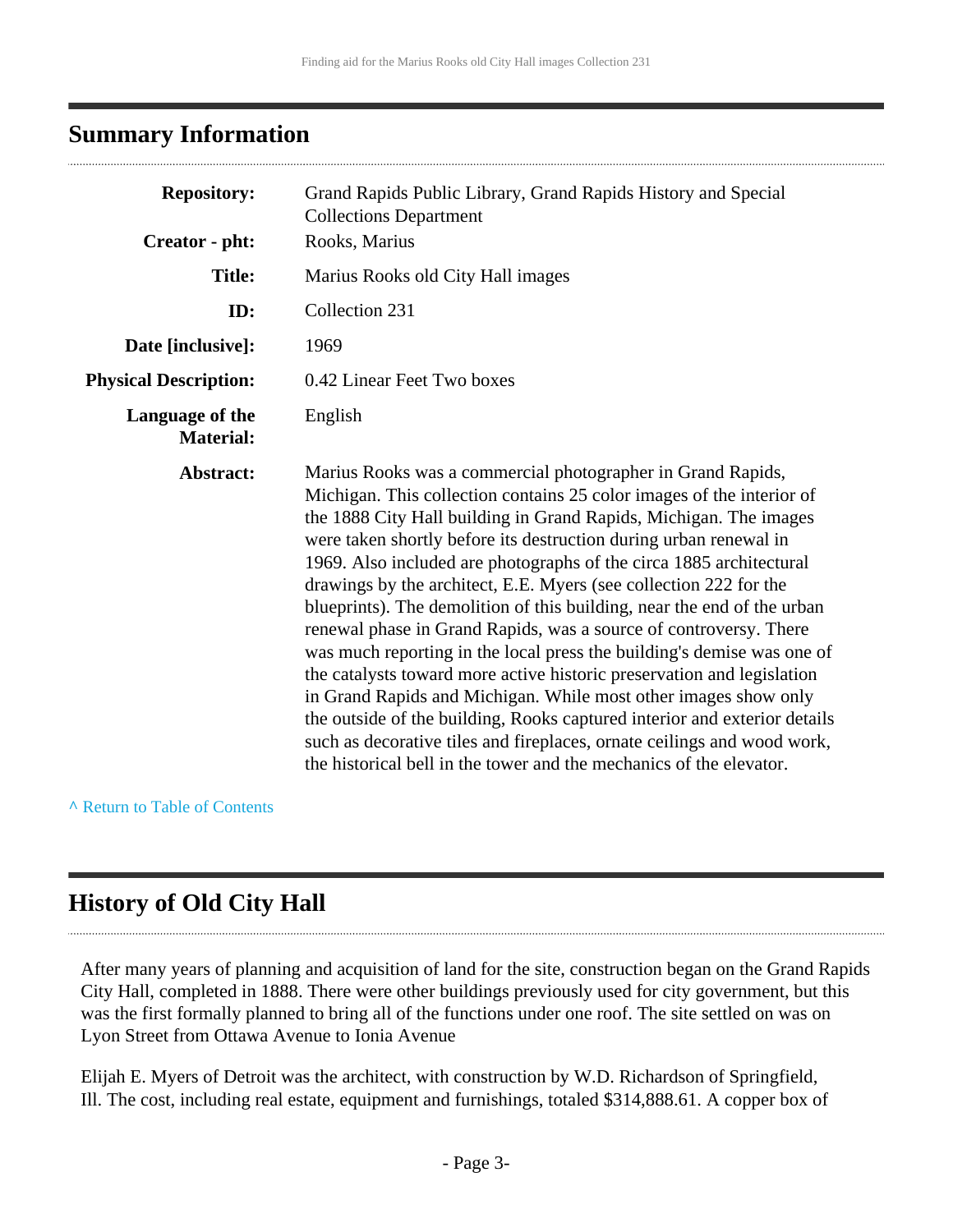souvenirs was enclosed in the cornerstone on Sept. 9, 1885. The Hall was dedicated Sept. 26, 1888, with tours for the citizenry.

The building was three stories, with a full basement and a clock tower. Lighting was initially supplied by gas, until 1906 when Grand Rapids Electric Company installed that more modern utility. The elevator originally ran by water power, but was electrified in 1926. Many of the chambers had fireplaces.

As the government grew, various departments and operations were annexed to other buildings, with a return to the pre-City Hall problem of scattered city resources. Then in the 1950s and 1960s came urban renewal. Whole blocks of the structures shown in historical views of Grand Rapids were razed to make way for modern structures. Both the need for additional facilities and this new urban planning movement marked the end of what had now become "Old City Hall." Historic preservationists and interested citizens lobbied to save the whole structure and were prepared toward the end of the struggle to settle for the tower. But the destructors had their way and in November 1969, after the dedication of the new City and County buildings and the Alexander Calder stabile "La Grande Vitesse," the entire structure was razed. Its demise is documented in the photographs of many citizens, including a now famous photo record of a final act of protest, as Mary Stiles sat chained to the wrecking ball, before the final demolition took place.

While most of the images of the building document the outside, and its destruction, the quality color images in this collection, taken by commercial photographer Marius Rooks, provide a brief tour of the core of the interior of the building. Tile floor, ornate ceilings and other interior details are shown.

#### References

- A. Image use from this collection
- 1. The Paper, v. 2, no. 4, Sept. 24-30, 1998. Rooks #2 on cover.
- B. Other sources with information on Old City Hall
- 1. GRPL Local History Vertical File. City Hall.
- 2. Grand Rapids Sampler. Mary Stiles picture.
- 3. Seeley Collection. Copies of Architectural drawings by Myer.
- 4. 216-4-7 Poster for new City-County Building, with images of Old City Hall.
- 5. Urban Renewal Clippings
- 6. 254, Boxes 19 & 19.5. Grand Rapids Building Collection.

7. 125- . Robinson Studio urban renewal and the construction of the new city and county building by Skidmore Owings and Merrill.

8. Coll. 1, Nancy Mulnix Collection, including an image of Alexander Calder with the Old City Hall seen through La Grande Vitesse.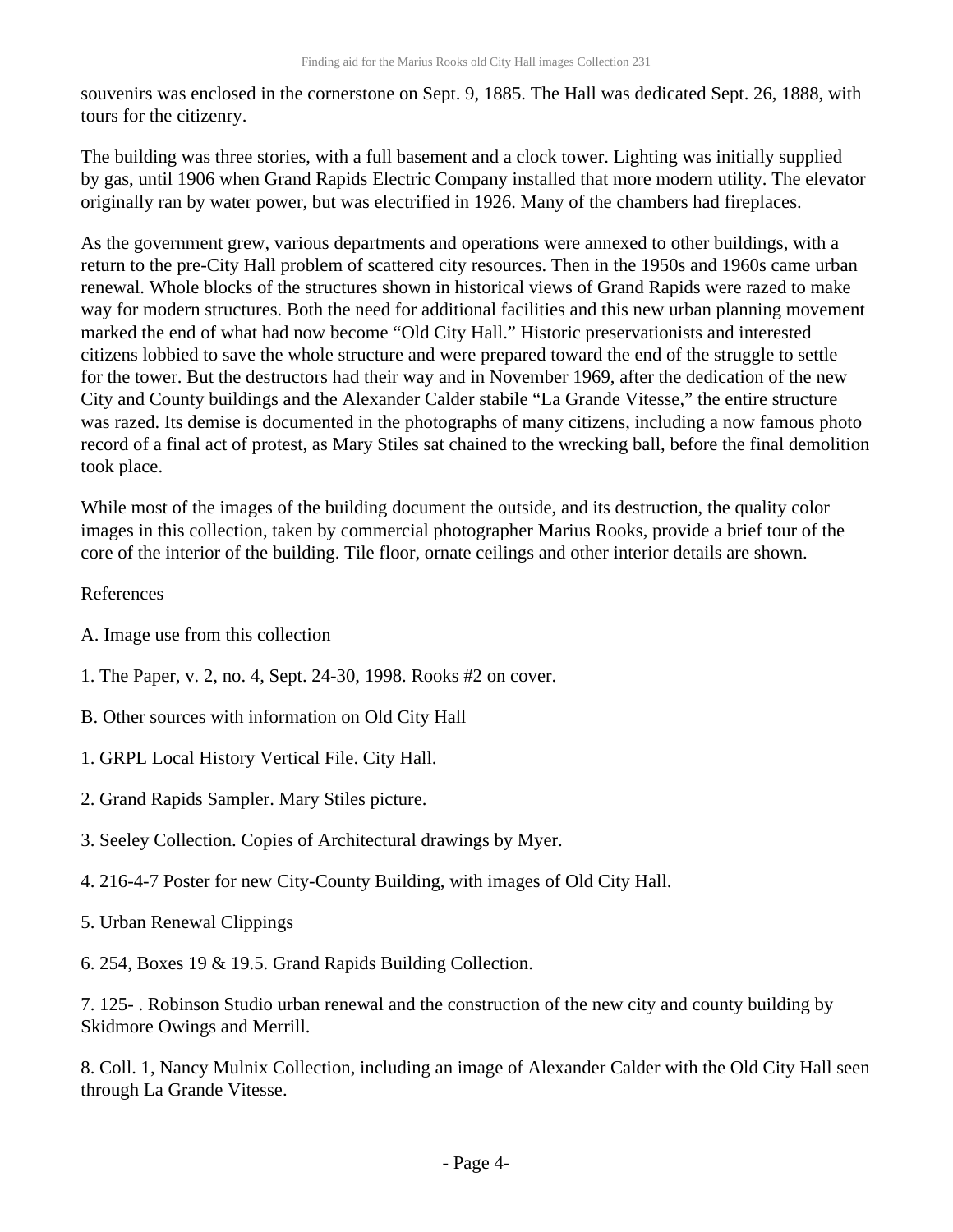- 9. 224. New renderings of views of this building
- **^** [Return to Table of Contents](#page-1-0)

### <span id="page-4-0"></span>**Administrative Information**

### **Publication Statement**

Grand Rapids Public Library, Grand Rapids History and Special Collections Department

111 Library Street NE Grand Rapids, Michigan 49503 [localhis@grpl.org](mailto:localhis@grpl.org) URL:<http://www.grpl.org>

### **Immediate Source of Acquisition**

Marius Rooks, accession number 1991.033

**^** [Return to Table of Contents](#page-1-0)

# <span id="page-4-1"></span>**Related Materials**

### **Related Materials**

Coll. 230, Rooks Studio Negatives

**^** [Return to Table of Contents](#page-1-0)

### <span id="page-4-2"></span>**Controlled Access Headings**

- Urban renewal -- Michigan -- Grand Rapids
- photographs
- Grand Rapids (Mich.) -- History -- Photographs
- Rooks, Marius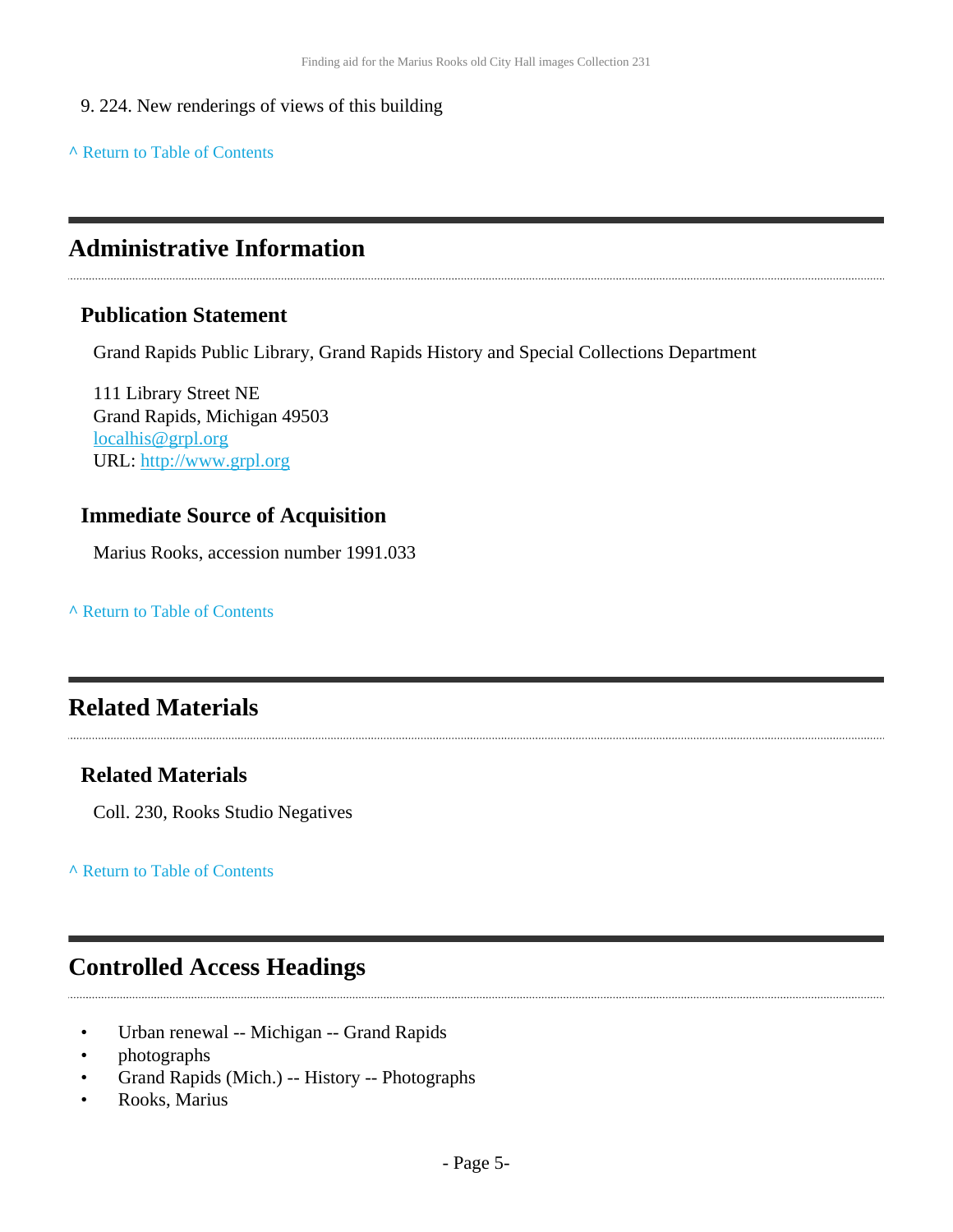• Grand Rapids City Hall (Mich.)

# <span id="page-5-0"></span>**Collection Inventory**

### <span id="page-5-1"></span>**Series I. Biographical / Historical**

#### **Scope and Contents**

Information on Marius Rooks, and on Old City Hall.

| <b>Title/Description</b> | <b>Instances</b> |
|--------------------------|------------------|
| Biographical information | Box 2            |
|                          | Folder 3         |

#### **^** [Return to Table of Contents](#page-1-0)

### <span id="page-5-2"></span>**Series II. Slides. Master Slide Set (33 images)**

#### **Scope and Contents**

This collection includes 33 images found in plastic sheet protectors, which have been defined by staff as the master set. 25 of the images are Rooks original photography of the interior of the building. 7 of the images are Rooks copy work to record the architectural drawings by Myer. The location of the original drawing s photographed by Rooks is unknown, but may be owned by the City, and located either in their facilities offices, or in the City Archives. Also included are extra copies of some of the 33 images.

Rooks slides include a running description, as the viewer moves from one image to the other. The individual phrases are given with the slide numbers listed below. The entire "tour" script is as follows:

"The basement stairway leads to a grand staircase, which rises to third floor level, under a vaulted ceiling. This stairway leads to the bell tower, and to the spiral staircase, leading to the bell made in 1879, and to the clockworks. This whimsical pillar supports nothing and must contain the "crown jewels"? It runs between two upper floors. Everywhere there is hand-carver ornamentation. And some rooms have fireplaces with grates still intact. A possible bookshop entrance, with an ornate doormat? Looking up in, or looking down … there are interesting details reminiscent of our early days of furniture carving. All scheduled for demolition, and any time after June 16, no later than August."

### <span id="page-5-3"></span>**Marius Rooks Interior Photos, Nos. 1-25**

| <b>Title/Description</b>          | <b>Instances</b> |
|-----------------------------------|------------------|
| 1. The Basement Stairway          | Box 1            |
|                                   | Folder 1         |
| 2. leads to a grand staircase     | Box 1            |
|                                   | Folder 1         |
| 3. which rises to 3rd floor level | Box 1            |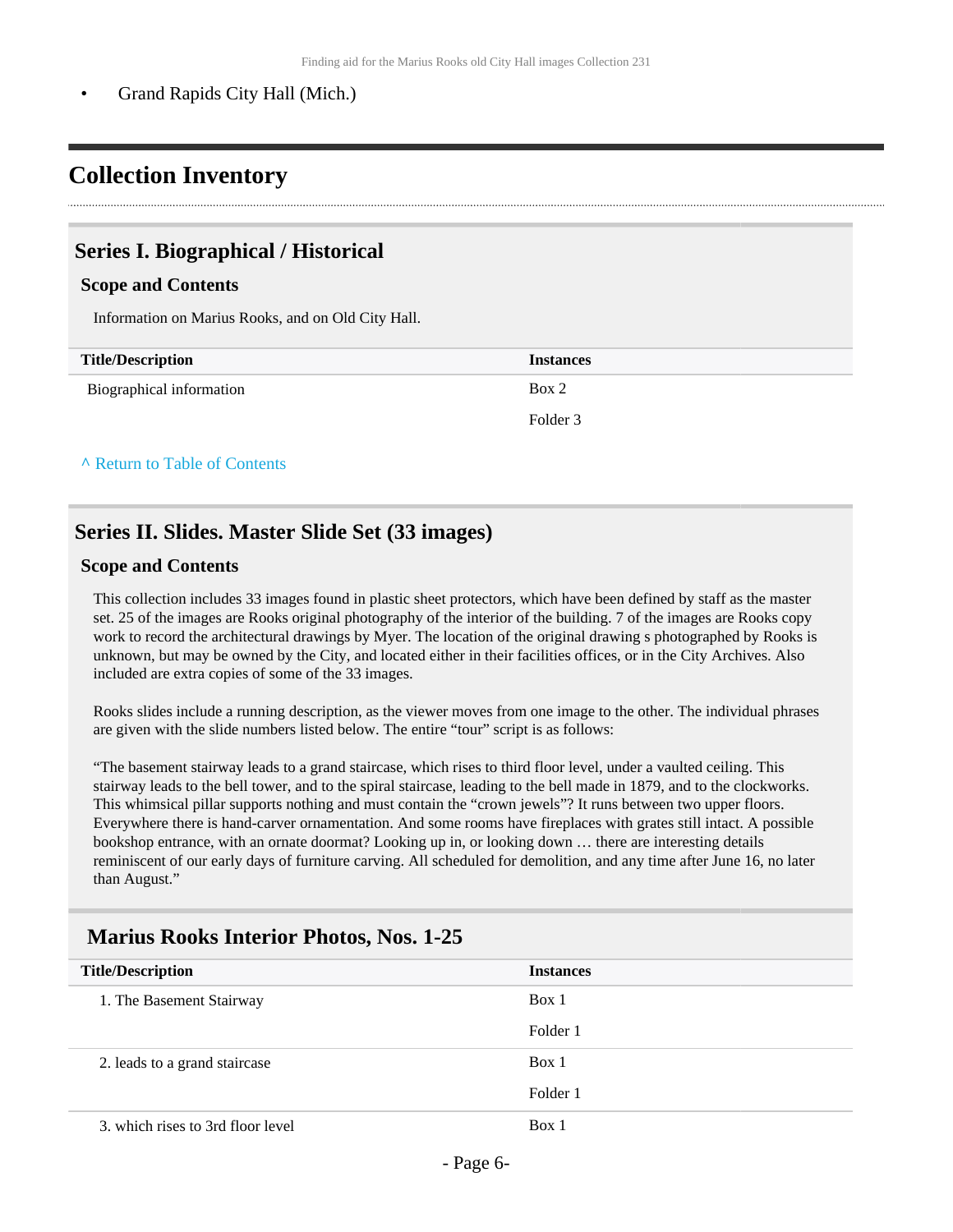|                                                                   | Folder 1            |
|-------------------------------------------------------------------|---------------------|
| 4. under a vaulted ceiling                                        | Box 1               |
|                                                                   | Folder 1            |
| 5. this stairway leads to the bell tower                          | Box 1               |
|                                                                   | Folder 1            |
| 6. and to the spiral staircase                                    | Box 1               |
|                                                                   | Folder 1            |
| 7. "6-A" [view down into the spiral staircase]                    | Box 1               |
|                                                                   | Folder 1            |
| 8. "7" leading to the bell                                        | Box 1               |
|                                                                   | Folder 1            |
| 9. "8" [bell] made in 1879                                        | Box 1               |
|                                                                   | Folder 1            |
| 10. "9" and to the clockworks                                     | Box 1               |
|                                                                   | Folder 1            |
| 11. "10" This whimsical pillar supports nothing must contain the  | Box 1               |
| crown jewels? It ? between 2 upper floors                         | Folder 1            |
| 12. "11" Everywhere there is hand-carved ornamentation            | Box 1               |
|                                                                   | Folder 1            |
| 13. "12" and some rooms have fireplaces                           | Box 1               |
|                                                                   | Folder 1            |
| 14. "13" [fireplaces] with grates still intact                    | Box 1               |
|                                                                   | Folder 1            |
| 15. "14" A possible book shop entrance?                           | Box 1               |
|                                                                   | Folder 1            |
| 16. "15" [entrance] with an ornate doormat!                       | Box 1               |
|                                                                   | Folder 1            |
| 17. "16" looking up [ornate arch]                                 | Box 1               |
|                                                                   | Folder <sub>2</sub> |
| 18. "17" on looking down [tile floor]                             | Box 1               |
|                                                                   | Folder 2            |
| 19. "18" There are interesting details [floor and bannister post] | Box 1               |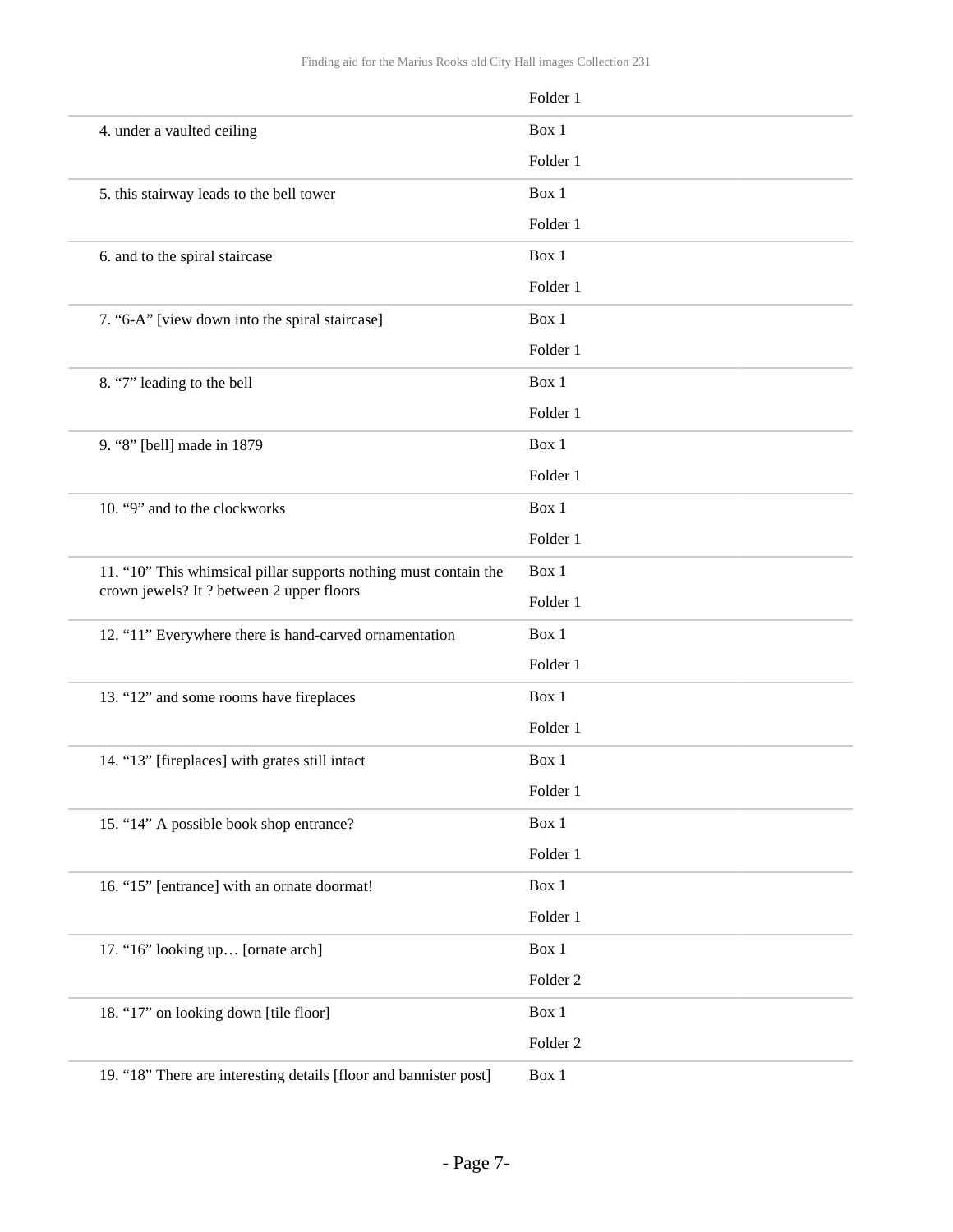|                                                             | Folder <sub>2</sub> |
|-------------------------------------------------------------|---------------------|
| Note: Rooks #'s 19-20 22 are missing from this collection.  | Box 1               |
|                                                             | Folder <sub>2</sub> |
| 20. "21" reminiscent of our early days of furniture carving | Box 1               |
|                                                             | Folder <sub>2</sub> |
| 21. "23" All schedules for demolition                       | Box 1               |
|                                                             | Folder <sub>2</sub> |
| 22. "24" no later than August (Neg. #2292)                  | Box 1               |
|                                                             | Folder <sub>2</sub> |
| 23. "25" And any time after June 16 (neg. #2293)            | Box 1               |
|                                                             | Folder <sub>2</sub> |
| 24. [Ceiling view with corner]                              | Box 1               |
|                                                             | Folder <sub>2</sub> |
| 25. [Ceiling view with partial wall]                        | Box 1               |
|                                                             | Folder <sub>2</sub> |
| E.E. Myers 1885 "Building plans"                            |                     |
| 26. Plan [1]                                                | Box 1               |
|                                                             | Folder <sub>2</sub> |
| 27. Plan [2]                                                | Box 1               |
|                                                             | Folder <sub>2</sub> |
| 28. Plan [3]                                                | Box 1               |
|                                                             | Folder <sub>2</sub> |
| 29. Cross section [4]                                       | Box 1               |
|                                                             | Folder <sub>2</sub> |
| 30. Plan [5]                                                | Box 1               |
|                                                             | Folder <sub>2</sub> |
| 31. Exterior elevation                                      | Box 1               |
|                                                             | Folder <sub>2</sub> |
| 32. Exterior elevation                                      | Box 1               |
|                                                             | Folder <sub>2</sub> |
| 33. Cross section                                           | Box 1               |
|                                                             | Folder 2            |

# <span id="page-7-0"></span>**Yellow Box "2", Slides 34-39, including 6 duplicates of #[9]**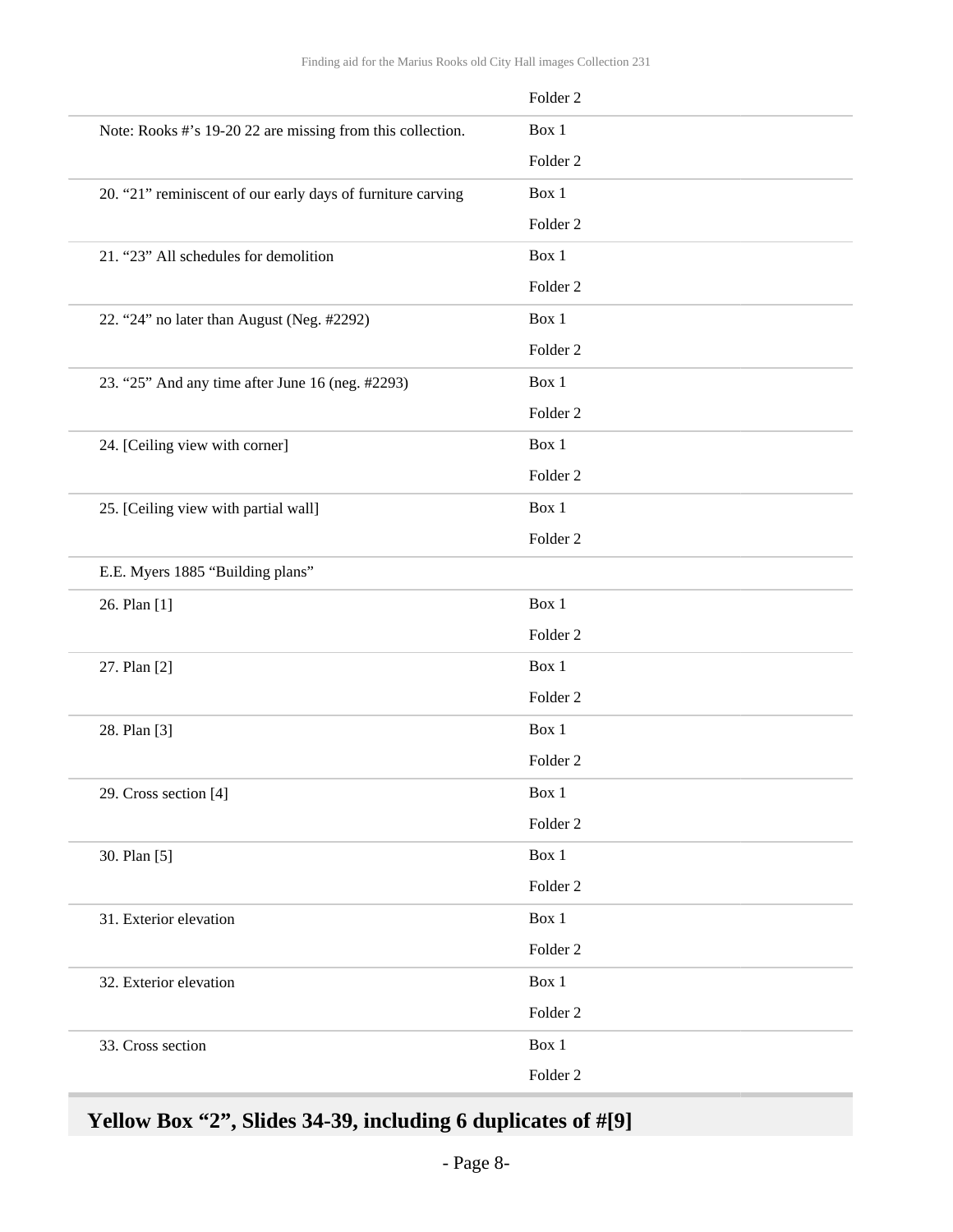| <b>Title/Description</b>                              | <b>Instances</b> |
|-------------------------------------------------------|------------------|
| 40.-45. 6 duplicates of #[11] These have turned pink. | Box 1            |
|                                                       | Folder 1         |
| 46. 1 variant of $#4$                                 | Box 1            |
|                                                       | Folder 1         |
| 47-48. 2 variants of #[7]                             | Box 1            |
|                                                       | Folder 1         |
| 49. 1 duplicate of $\#[16]$                           | Box 1            |
|                                                       | Folder 1         |
|                                                       |                  |

# <span id="page-8-0"></span>**Yellow Box "3", 50-57. Duplicates of 26-32 above,**

| <b>Title/Description</b>                        | <b>Instances</b> |
|-------------------------------------------------|------------------|
| 58. with another copy of 29, but 33 is missing. | Box 1            |
|                                                 | Folder 1         |
| 19. The Basement Stairway                       | Box 1            |
|                                                 | Folder 1         |
| 20. leads to a Grand Staircase                  | Box 1            |
|                                                 | Folder 1         |
| 21. which rises to 3rd floor leve               | Box 1            |
|                                                 | Folder 1         |
| 22. under a vaulted ceiling                     | Box 1            |
|                                                 | Folder 1         |
| 23. this stairway leads to the bell tower       | Box 1            |
|                                                 | Folder 1         |
| 24. and to the spiral staircase                 | Box 1            |
|                                                 | Folder 1         |
| 25. "6-A" [view down into the spiral staircase] | Box 1            |
|                                                 | Folder 1         |
| 26. "7" leading to the bell                     | Box 1            |
|                                                 | Folder 1         |
| 27. "8" made in 1879                            | Box 1            |
|                                                 | Folder 1         |
| 28. "9" and to the clockworks                   | Box 1            |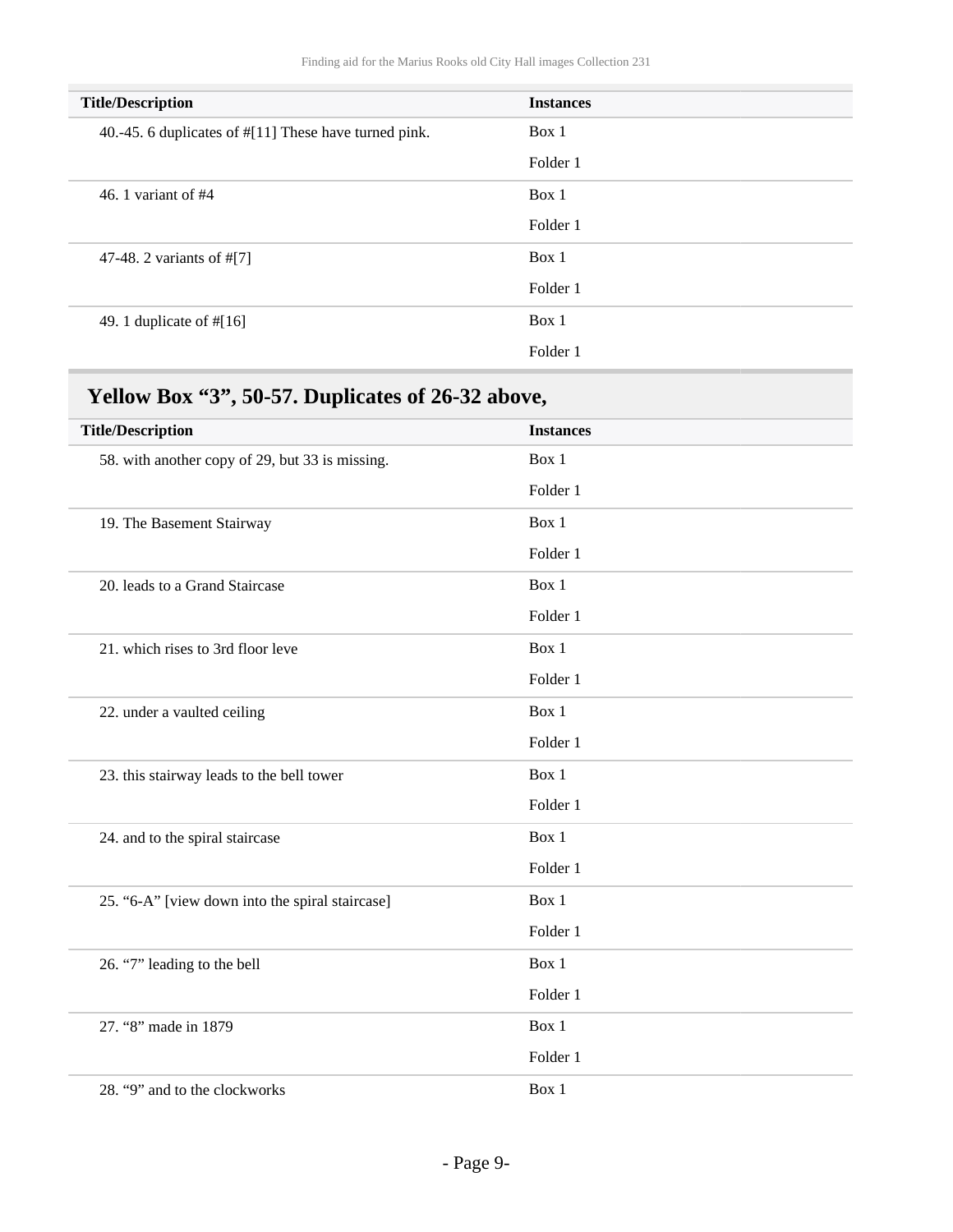|                                                                 | Folder 1 |
|-----------------------------------------------------------------|----------|
| 29. "10" This whimsical pillar supports noting must contain the | Box 1    |
| crown jewels? It ? between 2 upper floors                       | Folder 1 |
| 30. "11" Everywhere there is hand-carved ornamatation           | Box 1    |
|                                                                 | Folder 1 |
| 31. "12" and some rooms have fireplaces                         | Box 1    |
|                                                                 | Folder 1 |
| 32. "13" with grates still intact                               | Box 1    |
|                                                                 | Folder 1 |
| 33. "14" A possible book shop entrance?                         | Box 1    |
|                                                                 | Folder 1 |
| 34. "15" with an orante doormat!                                | Box 1    |
|                                                                 | Folder 1 |
| 35. "16" looking up                                             | Box 1    |
|                                                                 | Folder 1 |
| 36. "17"                                                        | Box 1    |
|                                                                 | Folder 1 |
| 37. The Basement Stairway                                       | Box 1    |
|                                                                 | Folder 1 |
| 38. leads to a Grand Staircase                                  | Box 1    |
|                                                                 | Folder 1 |
| 39. which rises to 3rd floor leve                               | Box 1    |
|                                                                 | Folder 1 |
| 40. under a vaulted ceiling                                     | Box 1    |
|                                                                 | Folder 1 |
| 41. this stairway leads to the bell tower                       | Box 1    |
|                                                                 | Folder 1 |
| 42. and to the spiral staircase                                 | Box 1    |
|                                                                 | Folder 1 |
| 43. "6-A" [view down into the spiral staircase]                 | Box 1    |
|                                                                 | Folder 1 |
| 44. "7" leading to the bell                                     | Box 1    |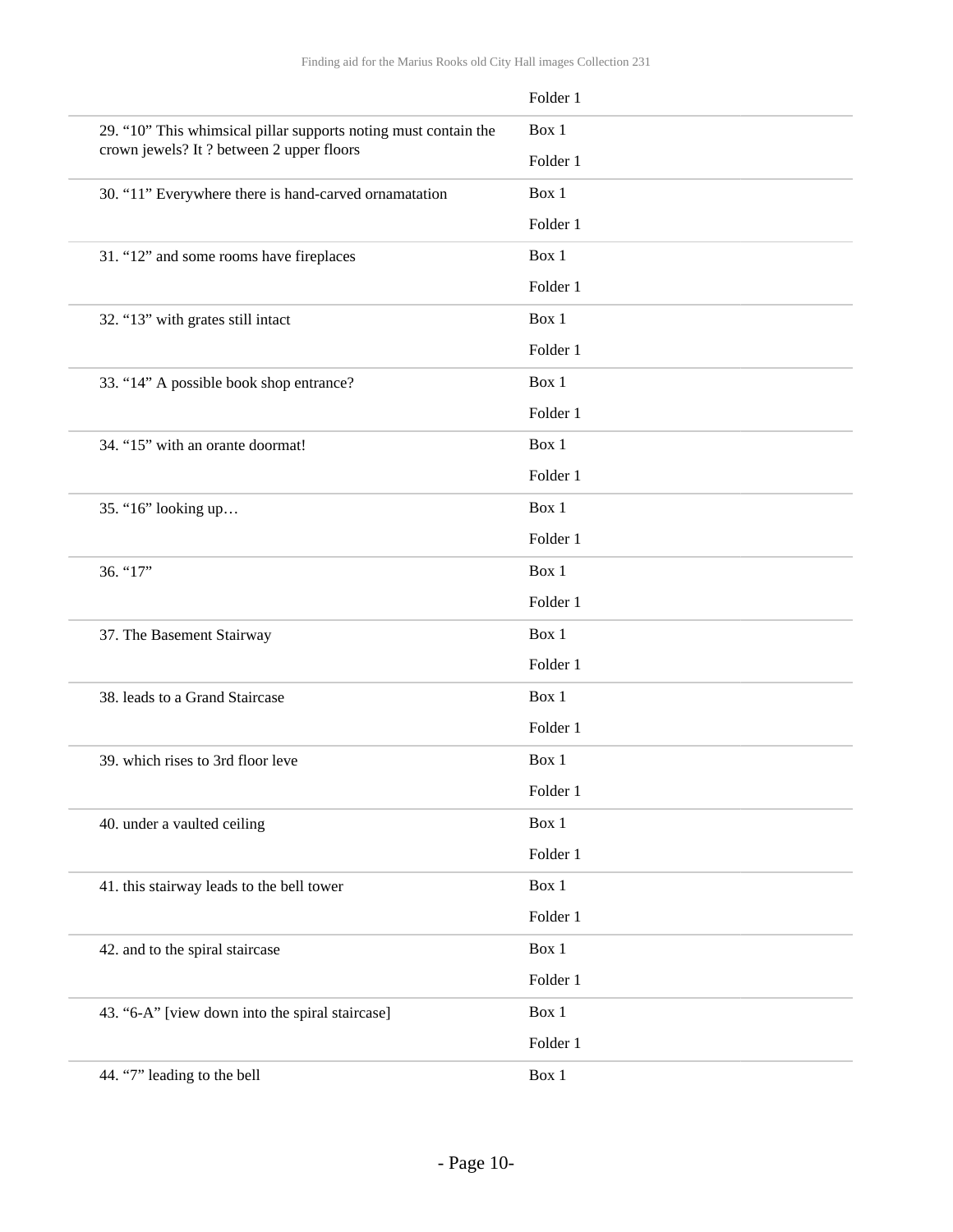|                                                                 | Folder 1 |
|-----------------------------------------------------------------|----------|
| 45. "8" made in 1879                                            | Box 1    |
|                                                                 | Folder 1 |
| 46. "9" and to the clockworks                                   | Box 1    |
|                                                                 | Folder 1 |
| 47. "10" This whimsical pillar supports noting must contain the | Box 1    |
| crown jewels? It ? between 2 upper floors                       | Folder 1 |
| 48. "11" Everywhere there is hand-carved ornamatation           | Box 1    |
|                                                                 | Folder 1 |
| 49. "12" and some rooms have fireplaces                         | Box 1    |
|                                                                 | Folder 1 |
| 50. "13" with grates still intact                               | Box 1    |
|                                                                 | Folder 1 |
| 51. "14" A possible book shop entrance?                         | Box 1    |
|                                                                 | Folder 1 |
| 52. "15" with an orante doormat!                                | Box 1    |
|                                                                 | Folder 1 |
| 53. "16" looking up                                             | Box 1    |
|                                                                 | Folder 1 |
| 54. "17"                                                        | Box 1    |
|                                                                 | Folder 1 |
|                                                                 |          |

**^** [Return to Table of Contents](#page-1-0)

### <span id="page-10-0"></span>**Series III. Fuji Color prints**

#### **Scope and Contents**

Digital scans were made of the slides in August 2005, and Fuji color prints created. While these are not the high quality of a traditional color photographic print, they provide a suggestion of the colors and details in the older building, in a format which is easier to handle.

| <b>Title/Description</b>                                                                                                | <b>Instances</b> |
|-------------------------------------------------------------------------------------------------------------------------|------------------|
| Interiors, Nos. 1-25. These prints were made from the "Master"                                                          | Box 2            |
| slide set, Nos. 1-33, Aug. 5, 2005.                                                                                     | Folder 1         |
| E.E. Myers Architectural Drawings. (8) Location of the drawings<br>from which these slides were made is not documented. | Box 2            |